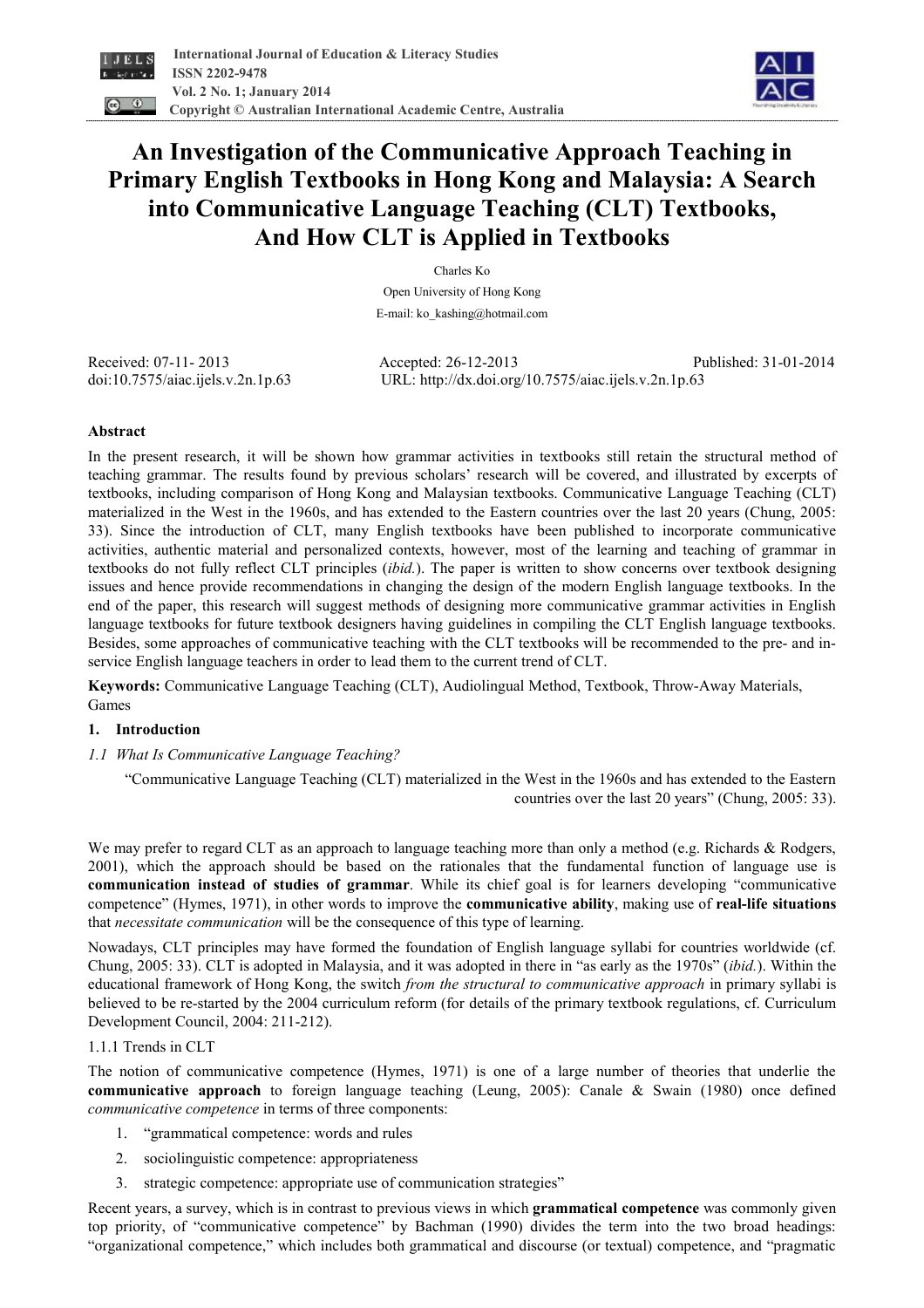competence", which includes both **sociolinguistic** and illocutionary competence. The critical point of view of this recent survey is the emphasis on the **actual use** of language which leads the current trend to the development of CLT as the goal of language education, in which the **design of CLT textbook** is involved *as one of the elements*, and that is why the textbook analysis research projects exist (cf. Chung, 2005).

## **2. Theoretical Framework**

## *2.1 Background*

2.1.1 What was the mainstream approach in Asian education before CLT, and what make the CLT become essential?

"The **structural syllabus** was the mainstream approach in most Asian settings" before CLT was introduced (Chung, 2005: 33). We may be inspired by the quote of Yalden (1987: 61) which emphasizes the essence of CLT:

"It is based on the notion of the learners as communicators, naturally endowed with the ability to learn languages. It seeks to provide learners with the target language system. It is assumed that learners will have to prepare to use the target language (orally and in written form) in many **predictable** and **unpredictable acts** of *communication* which arise both in classroom interaction and in real-world situations, whether concurrent with language training or subsequent to it."

## 2.1.2 What is CLT? What are its principles in textbook?

2.1.2.1 A relationship between Structural syllabus and Communicative syllabus

"The structural view of language sees grammatical structures as the underlying units of the language system [in which these] units of language are structurally rule-governed" (Chung, 2005: 34). The audiolingual method is derived from the structural view and it was practiced in many Asian countries or regions such as Malaysia, Taiwan, and Hong Kong before the implementation of the CLT. This audiolingual method comprises activities that focus on correct pronunciation, spelling convention and grammatical forms (*ibid.*). Drills are frequently used in the audiolingual classroom because repetition and memorization (for the purpose of **accuracy**) are believed to be important.

CLT emphasizes learner-centeredness and the use of **original material** (*ibid.*). Referred to CLT, the original material is the powerful tool for the communicative classroom: in textbook, it is accordingly encouraged to cover the original material in textbook design. According to Howatt (1984), CLT is divided into strong and weak versions. 'The strong version is *in support of communicative features* whereas the weak version suggests the integration of structural practice into the communicative elements' (*ibid.*, as cited in Chung, 2005). In other words, in strong version, the original material is strongly encouraged to use in textbook while it is not that important in the week version of CLT.

In a survey carried out by Maley (1986: 104) on the Chinese learners in mainland China, it was found that the interviewees view teacher as the "textbook" or the **guru** that "has the knowledge". Therefore, to **learn** means to *convert knowledge in the textbooks into memory*. This result makes a great influence on the design of Asian textbook, that many textbooks are still largely based on structural syllabi instead of communicative syllabi, because the learners believe covering more grammatical rules in textbook can let them memorize more accurate grammar, as a result **most textbooks** adopted in China, and the schools in the northern parts of New Territories in Hong Kong (in the northern schools of Hong Kong, there are majority of students come from mainland China; in primary education, the numbers of children from the mainland newly admitted are 10,545, 3,282, and 2,895 in academic years 2006/07, 2010/11, and 2011/12 respectively, for details see Table 1 below) are mainly based on the **weak version of CLT**, that the textbook designer 'integrates the structural practice into the communicative elements' (Howatt, 1984), instead of the strong version of CLT.

Table 1. Data about the primary education in Hong Kong **Primary Education** 

| $\cdots$                                                                |           |                      |           |
|-------------------------------------------------------------------------|-----------|----------------------|-----------|
|                                                                         |           | School/Academic year |           |
|                                                                         | 2006/07   | 2010/11              | 2011/12   |
| <b>No. of Schools</b><br>$\bullet$ Local<br>• ESF & other international | 620<br>48 | 532<br>40            | 528<br>40 |
| • Total                                                                 | 668       | 572                  | 568       |
| Student Enrolment <sup>(1)</sup>                                        | 410 516   | 331 112              | 322 881   |
| No. of Repeaters <sup>(1)</sup>                                         | 3729      | 2470                 | 2 3 4 7   |
| No. of Children from the Mainland Newly Admitted(2)(3)                  | 10 545    | 3 2 8 2              | 2895      |
| Average Class Size <sup>(2)</sup>                                       | 32.2      | 28.9                 | 28.2      |

Source: Education Bureau, http://www.edb.gov.hk/en/about-edb/publications-stat/figures/pri.html, retrieved April 24, 2013.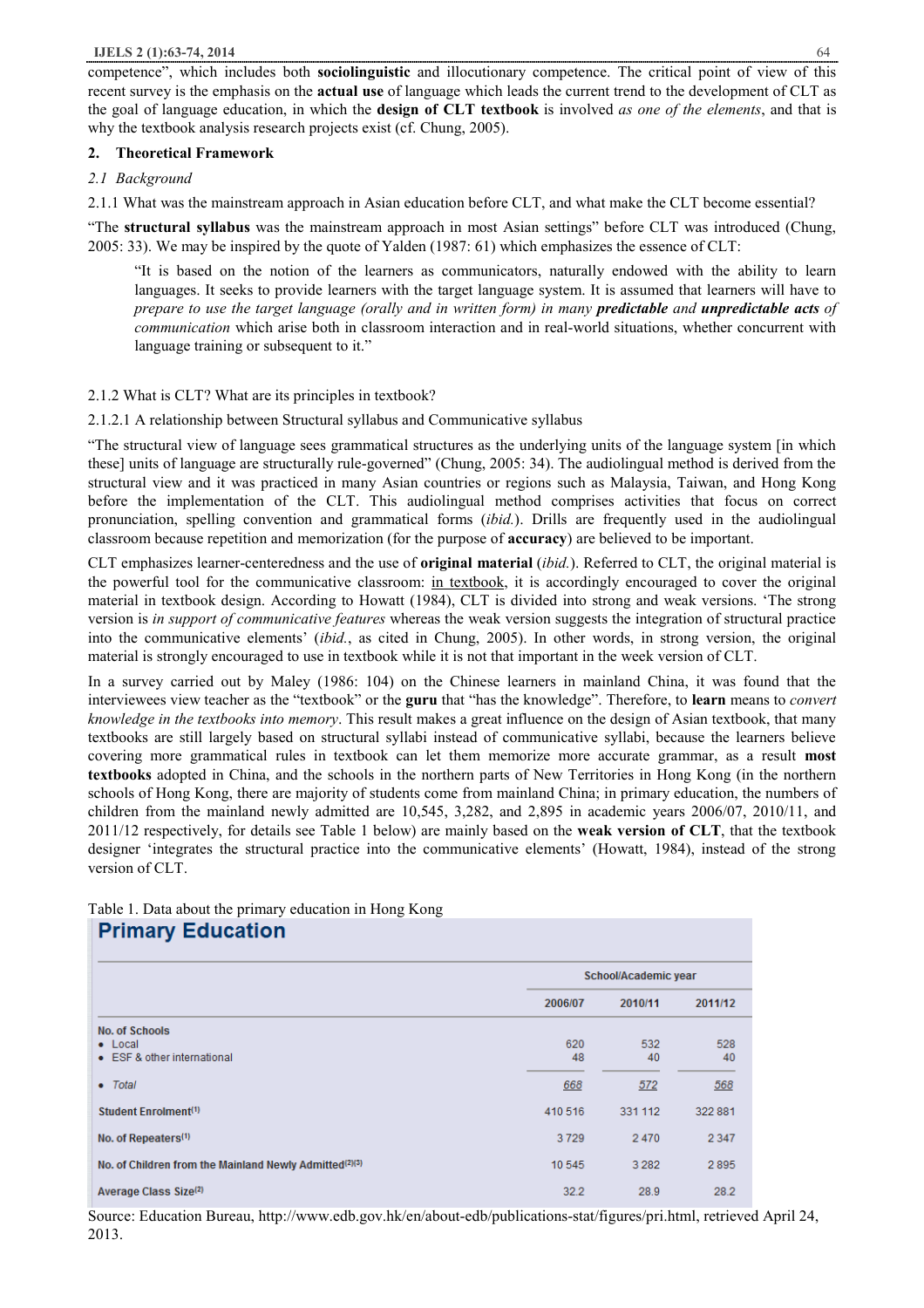$\overline{a}$ <sup>1</sup> The design of course is based on the proportional approach (Yalden, 1987: 94).

2.1.2.2 Peeking into Hong Kong and Malaysian Textbooks

The Hong Kong's English language syllabus is outlined by the Curriculum Development Council (CDC) of Hong Kong. The objectives to apply communicative approach in English language teaching can be seen in the **6.1.1 Choosing Textbooks** of the CDC published *English Language Curriculum Guide (Primary 1-6)* in 2004 (Curriculum Development Council, 2004):

"[…] schools should consider the following when choosing textbooks:

whether:

• the textbooks provide quality resources for a **task-based approach** in learning, teaching and assessment in English;

• there is a **balanced coverage** between the learning and teaching of language forms (e.g. text types,

vocabulary, grammar items and structures) and **communicative functions**; …

• grammar is learned and taught **in context** and **through tasks**; …"

(pp. 211-212)

The Malaysian English language syllabus is published by the Curriculum Development Centre of Malaysia. The attempt to incorporate communicative language teaching can be observed in the *aims of the Form Four English Language Syllabus* which emphasizes **daily communicative and occupational needs** (Ministry of Education, 1992):

"To equip them [students] with the skills and knowledge of the English language to communicate in certain everyday activities and certain job situations, and also to provide points of take-off for various post-secondary school needs…" (p. 1)

However, 'when grammar is presented in textbooks, it usually does not reflect the aim of the communicative syllabus' (Chung, 2005).

2.1.2.3 Retaining the Structural Method in textbooks

Yalden (1987: 94) proposes the course design<sup>1</sup> that students should learn **more form than meaning** at an early stage and as time increases (as students' language proficiency improves), the intervention of communicative functions increases, which means that when children's language proficiency develops, the emphasis on form in language syllabi can be gradually reduced. In other words, primary English textbook should be in *structural approach instead of communicative approach,* due to the fact that general primary students' proficiency of English language is still not completely developed (especially true in ESL places). As a result, some part of the modern textbooks is based strongly on the **audiolingual** syllabus. (For illustration, some excerpts from the *New Magic 5A* textbook (Arnold, 2008) are adapted in Fig. 1 & 2.) But the problem is, retaining the structural method in textbooks may not be a good way to teach a language in long term that the learners will not acquire the language in a communicative way, in the end they cannot communicate **fluently**.

| Ne Pronunciation skills                                                |
|------------------------------------------------------------------------|
| Word stress                                                            |
| Listen to the rhyme. Pay attention to the word stress. Then repeat it. |
| Singer, photographer,                                                  |
| Pilot, reporter.                                                       |
| Tour guide, security guard -                                           |
| All of these jobs are quite hard!                                      |

Fig. 1. An activity applied in textbook, *Image source: New Magic 5A*.

| That $(1)$         | waiter | is my dad.                          |
|--------------------|--------|-------------------------------------|
| My mum is a (2)    |        |                                     |
| My sister is a (3) |        | Her name is Susan.                  |
|                    |        | My brother Billy wants to be an (4) |

Fig. 2. Drills in textbook, *Image source: New Magic 5A*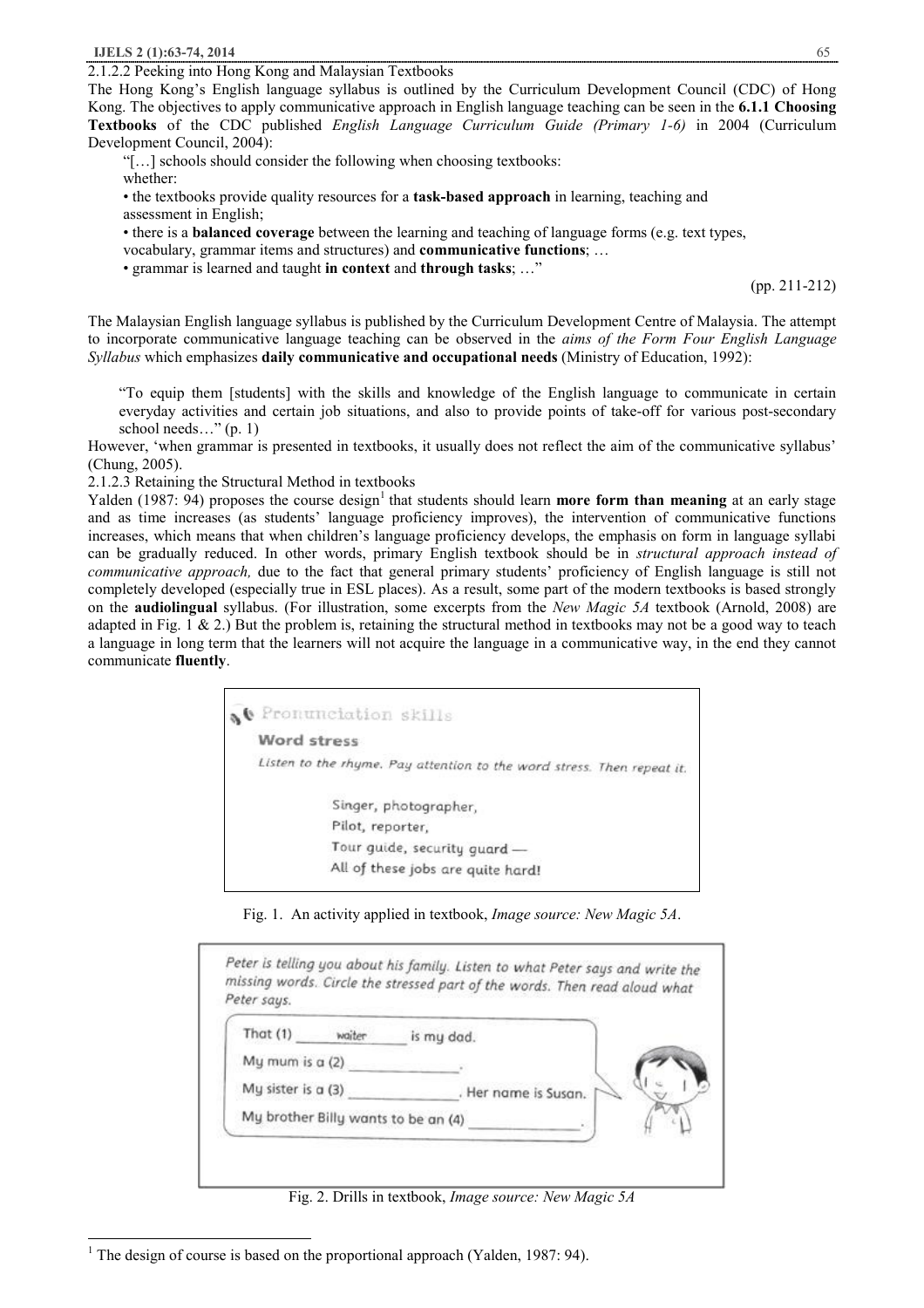Although the fact that *primary students' proficiency of English language is still not completely developed in general* may affect the decision on the adoption of CLT principles in textbooks, the problem can probably be solved by integrating **games** into the CLT textbooks to let learners *communicate* in English **step-by-step**:

# **A. To integrate games into the CLT textbooks**

There have been lots of research proving or stating that games can make a language textbook, hence the lesson more communicative and **interactive** (e.g., Rixon, 1981: 1; Lee, 1979; Uberman, 1998).

## Some background of games

One distinction among games is that between competitive games and *cooperative* ones (Jacobs, in preparation). Research suggests that learning and affective variables are enhanced by a **cooperative environment** (Johnson, Johnson & Stanne, 2000) and in addition, Millis (2005) outlines a number of advantages of cooperative games, namely appropriate anxiety levels and more constructive feedback.

## **B. When and how to integrate games into the language curriculum**

Traditionally, games have been usually used in the language class as (1) warm-ups at the beginning of class, (2) fill-ins when there is extra time near the end of class, or as (3) an occasional bit of spice stirred into the curriculum to add variety. Nonetheless, games can and should also constitute a more substantial part of language courses (Lee, 1979; Rixon, 1981; Uberman, 1998).

In the **Presentation-Practice-Production framework** (Mauer, 1997),<sup>2</sup> the games can be either for (a) *practicing specific language items or skills*, or (b) *for more communicative language production*. Besides, games can also be used as a way to **revise** and **recycle** *previously taught* language (Uberman, 1998).

# *a. Modifying games as communicative activities in textbook*

To use games in the classroom, Rixon (1981: 1) suggests three key principles: (a) think about games; (b) know their *ingredients* and (c) **know how to vary them**. Sometimes, the textbook is covered games for English Language learning. However, the "games" are not communicative enough that they only involve *reading and writing* training, but do not cover the one of *speaking and listening*, and hence do not involve the **balanced language skills development** for teaching-learning as emphasized in the CLT approach. Therefore, teachers need to adjust the procedures of the games.

## *b. Using more proper Game Activities in language teaching*

Among the purposes of the present research, the proposed research also aims to provide some suggestions for pre- and in-service English language teachers in shifting their tradition way of language teaching to a proper game-based teaching style, with their **modifications of the game rules** set in textbook, as a number of advantages of proper use of games in lessons are highly suggested by scholars (cf. Rixon, 1981). In the following, the purpose is to discuss reasons for using games of language. There are three major reasons of using games in language teaching:

First of all, games add interest to what students might not find very interesting. Sustaining interest can mean sustaining **effort** (Thiagarajan, 1999; Wright, Betteridge, & Buckby, 2005). After all, learning a language involves *long-term effort*.

Second, games provide a context for **meaningful communication**. Even if the game, say a spelling game, involves discrete language items, meaningful communication can still take place as students seek to 'understand how to play the game and as they communicate about the game': *before, during, and after the game* (*ibid.*).

To conclude, the game can achieve *meaningful communication* which provides the basis for (1) *comprehensible input* (Krashen, 1985): i.e., what students understand as they listen and read, (2) *interaction to enhance comprehensibility*: e.g., asking for repetition or giving examples (Long, 1981), and (3) *comprehensible output*: i.e., speaking and writing so as to let others understand (Swain, 1993).

# *2.2 Concluding remarks*

# **Summary**

 $\overline{a}$ 

# *A. Collecting textbook excerpts for analysis*

In the present study, around 10 excerpts of textbooks showing grammar activities are taken for illustration regarding the treatment of grammar teaching by textbook editors. I will especially focus on how the balance of structural and CLT syllabi by textbook editors has been done, that the data will be collected from Arnold (2008), and a number of Malaysian textbook excerpts:

Textbook mainly employed in Hong Kong primary schools Arnold, W. (2008). What do you do? *New Magic 5A.* Oxford University Press (China) Ltd.

2 In the Mauer's (1997, September) **Presentation-Practice-Production framework**, language items are first *presented* for students to listen to and/or read, then *practiced* in a manner in which the language used is controlled (e.g., students read out a dialogue from the textbook in which the two characters compare study habits) and then *produced* by students in a less controlled manner, e.g., two students discuss their own study habits, etc.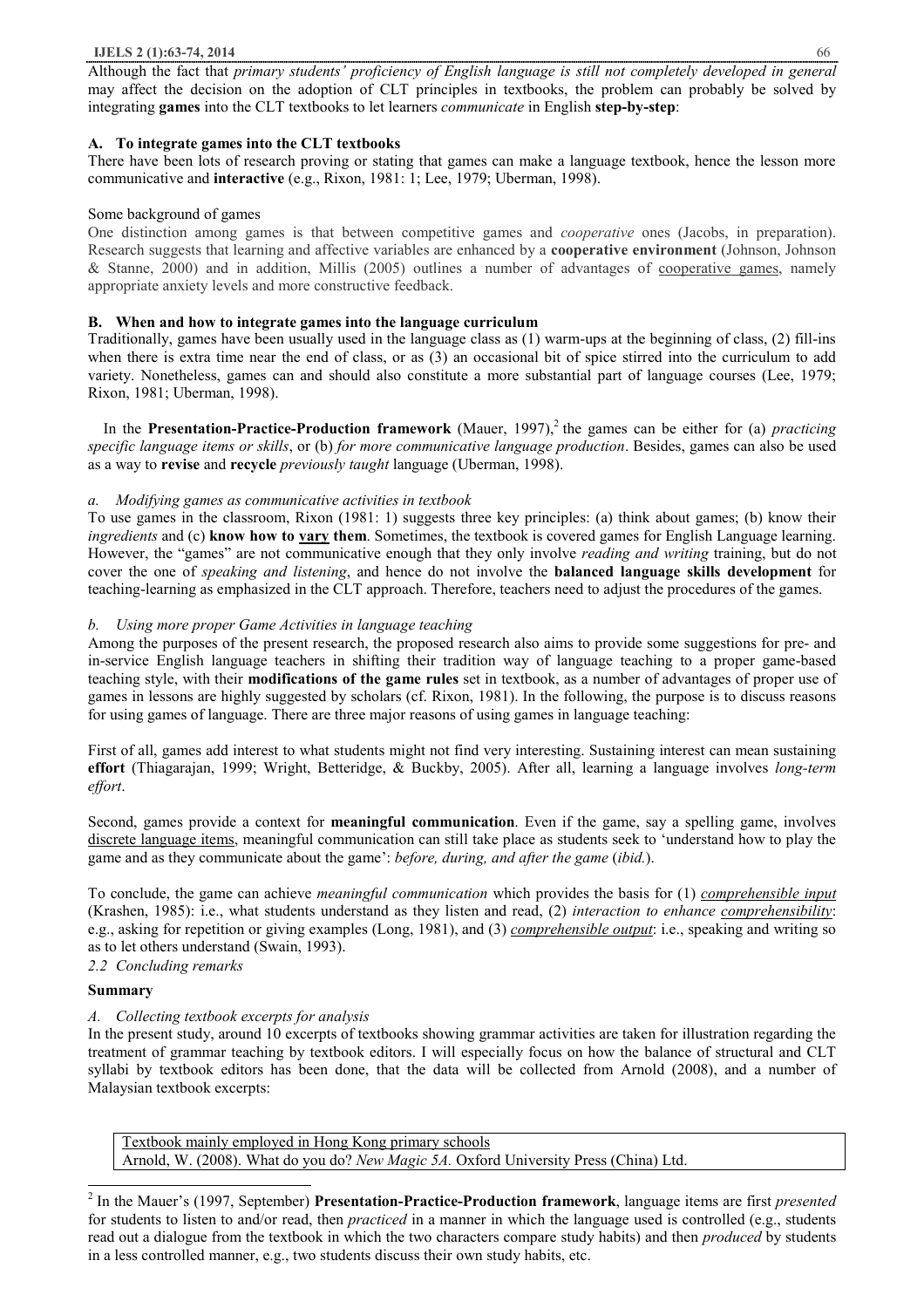## **IJELS 2 (1):63-74, 2014** 67

#### *B. Project for improvements on the design of current textbooks*

a. Inclusion of the "throw-away" materials

In textbook design, there is an issue of the inclusion of the "throw-away" materials to achieve the CLT principles (e.g., Suppiah, Subramaniam, & Michael, 2011). Workable grammar activities using "throw-away" materials can effectively help learners overcome their inhibitions in learning grammar (*ibid.*): the grammar activities using these materials can be a strategy which brings about a "stress-free" environment and nevertheless helps *build learners' self-confidence* in learning English grammar.

b. What are "throw-away" materials? (Suppiah, Subramaniam, & Michael, 2011)

The so-called "throw-away" materials can simply mean the materials are easy to obtain, colourful, free of charge ("throw-away" materials are usually free with no cost involved, which means the teacher does not have to pay for the materials), language suitable - the language of the written texts on the "throw-away" materials for students has to be suitable for various levels of learners with different levels of proficiency; last but not least, the throw-away materials should be real-life, which means the selected materials should be the ones that the students might encounter now or situation later in real-life.

(More about the use of "throw-away" materials can be referred to section 4.2.)

## **Limitations**

There have been several studies investigating the number of English textbooks worldwide (e.g. Chung, 2005), while the research focus of the English textbooks *adopted in Hong Kong* still lack in the field: although there are some research studying the presentation and treatment of vocabulary in English textbooks in Hong Kong (e.g. Or, 2010), the focus was the comparison of **vocabulary** teaching *methods* but not only on the **communicative approach** in *textbook*. Consequently, there is an essence in investigating the English textbooks in Hong Kong, and also the ones in Malaysia for making a contrast between Hong Kong's textbooks and the Malaysian ones from the communicative approach perspective.

There are more advantages than disadvantages in the use of CLT in textbooks. One way or another, the focal point of the present study is to help English language textbook designers through the discussion of what the philosophy should be involved in the designing and compiling processes of textbook. This research has to be carried out to stimulate the textbook editors in considering the involvement of teaching methods in grammar education.

## *2.3 Methodology*

considered

In comparison of the selected textbooks, a **checklist** will be used to evaluate the findings, the advantages of using a checklist in textbook research are shown as follows (Or, 2010):

> McGrath (2002: 26-27) has suggested four advantages of using a checklist to conduct textbook evaluations: it is systematic, ensuring that all elements that are deemed to be important are

- it is cost effective, permitting a good deal of information to be recorded in a relatively short space of time
- the information is recorded in a convenient format, allowing for easy comparison between competing sets of material
- it is explicit, and, provided the categories are well understood by all involved in the evaluation, offers a common framework for decision-making.

McGrath, I. (2002). Materials evaluation and design for language teaching. Equodurgo: Edinburgh University Press,

(p. 38)

#### **Procedures**

In the first step, a search into the selected Communicative Language Teaching (CLT) and non-CLT English language textbooks is to be done. Second, the questions whether the current textbooks could reflect the CLT principles and whether the textbooks are more student-based or more teacher-based designed will be examined for further evaluation.

The project will report the findings upon the examination of the selected textbooks including Arnold (2008) in Hong Kong adopted English primary textbooks. A number of evidence will be produced by the display of textbook excerpts to prove that the implementation of CLT in both Malaysian and Hong Kong settings still has little influence on the design of textbook to some extent. This project will also suggest a number of communicative methods supported by bibliography to supplement the activities designed in textbooks in order to change the activities into more communicative activities. In summary and elaboration, the following issues will be especially investigated: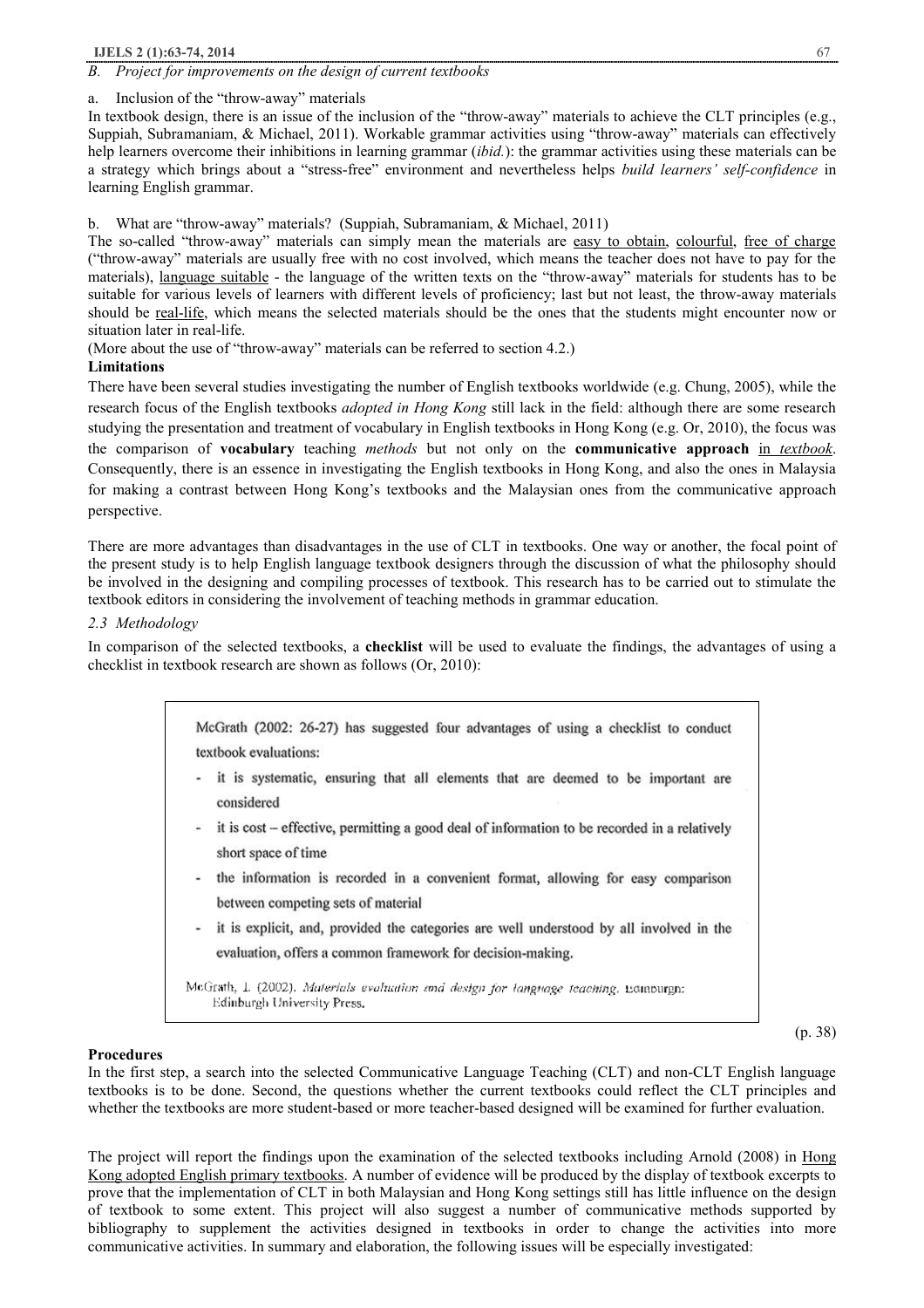- 1. How can textbooks be more communicatively designed *for* English **beginner** learners?
- 2. What do teachers need to do to apply the CLT principles in textbook more effectively into their lessons?

Other research questions

- a. What are the arguments for and against of applying the CLT principles in textbooks?
- b. What may be the current Chinese students' views of the criteria of a good textbook?

#### **3. Results and Discussion**

l

# *3.1 Inclusion of grammar-rule explanation, and target vocabularies and text-writing guidelines*

An analysis of the selected textbooks (mostly primary textbooks while some secondary textbooks' excerpts and the excerpts of textbooks probably adopted in other countries are also investigated for holistic view of the education systems) shows that most of the grammar activities still feature the traditional pattern rather than conforming to the principles of the communicative syllabus. Even though some parts of the textbooks attempt to integrate the communicative elements, most exercises are mainly structural with the 'inclusion of grammar-rule explanation' (Chung, 2005), as shown in Figures 3 and 4 below. Nevertheless, the textbooks usually contain the **exposed** target vocabularies and text-writing guidelines, that this design method is based on the structural approach (see Figures 5 and 6):

| Sour star th |                                                                                                                                                                                                                                                                                                                       |                |                                                                                                                                                                                                                                                                                                                                                                                                                                                                           |                                                                 |
|--------------|-----------------------------------------------------------------------------------------------------------------------------------------------------------------------------------------------------------------------------------------------------------------------------------------------------------------------|----------------|---------------------------------------------------------------------------------------------------------------------------------------------------------------------------------------------------------------------------------------------------------------------------------------------------------------------------------------------------------------------------------------------------------------------------------------------------------------------------|-----------------------------------------------------------------|
|              | 1 We use 'what' to ask about jobs.                                                                                                                                                                                                                                                                                    |                |                                                                                                                                                                                                                                                                                                                                                                                                                                                                           |                                                                 |
|              | $\mathbb{W} \mathfrak{h} \mathfrak{a} \mathfrak{z} = \begin{cases} \mathfrak{d} \mathfrak{o} & \quad \text{span} / \mathfrak{e} \mathfrak{h} \mathfrak{o} \mathfrak{z} \\ \mathfrak{d} \mathfrak{o} \mathfrak{e} \mathfrak{s} & \quad \mathfrak{h} \mathfrak{e} / \mathfrak{s} \mathfrak{h} \mathfrak{e} \end{cases}$ | $\dot{\alpha}$ |                                                                                                                                                                                                                                                                                                                                                                                                                                                                           | t/Hieu louk after sick people.<br>He/She flies a plane.         |
|              |                                                                                                                                                                                                                                                                                                                       |                | ? We use 'where' to ask about the place of work.                                                                                                                                                                                                                                                                                                                                                                                                                          |                                                                 |
|              | $\begin{tabular}{ll} \hline \textbf{W} \textbf{h} \textbf{e} \textbf{e} & \textbf{do} & \textbf{goal} \textbf{h} \textbf{e} \textbf{q} \\ & \textbf{do} \textbf{e} \textbf{s} & \textbf{h} \textbf{v} \textbf{h} \textbf{e} \textbf{e} & \textbf{w} \textbf{o} \textbf{r} \textbf{h} \textbf{f} \end{tabular}$        |                |                                                                                                                                                                                                                                                                                                                                                                                                                                                                           | I/They work in a clinic.<br>Fle/She works in a speceded;        |
|              |                                                                                                                                                                                                                                                                                                                       |                | reasons.                                                                                                                                                                                                                                                                                                                                                                                                                                                                  | 3 We use 'why' to ask about reasons. 4 We use 'because' to give |
|              |                                                                                                                                                                                                                                                                                                                       |                | $\begin{array}{cccc} \forall i. i. j & \text{d}c & \text{y} \text{ ou like } q \text{ or } r \text{ j} \text{ a} \text{ i} & \text{ i} \text{ (i)} \text{ se } r \text{ t}_d \text{ j} \text{ ob} \\ & \text{f} \text{ o} \text{ e} \text{ s} & \text{h} \text{ e} \text{ l} \text{ k} \text{ e} \text{ a} \text{ i} \text{ s} \text{ j} \text{ o} \text{ b} & \text{He } \text{l} \text{ k} \text{ e} \text{ s} \text{ h} \text{ s} \text{ j} \text{ o} \text{ b} \end{$ | because it is excling.<br>meaningful.                           |

Fig. 3. An excerpt from textbook showing the inclusion of Audiolingual method (ALM) structures explanation, *Image source: New Magic 5A*

| past participle.          |                                                                          |                                                |                                                            |                                                                                     |  |
|---------------------------|--------------------------------------------------------------------------|------------------------------------------------|------------------------------------------------------------|-------------------------------------------------------------------------------------|--|
|                           | Present perfect tense                                                    |                                                |                                                            |                                                                                     |  |
|                           | Subject                                                                  | Verb                                           | Object                                                     | 'Doer' or Agent                                                                     |  |
| Active                    |                                                                          |                                                | Professor Kazan has trained the dolphins to speak English. |                                                                                     |  |
| Passive                   | The dolphins have been trained to speak English by Professor Kazan.      |                                                |                                                            |                                                                                     |  |
|                           | Past Perfect Tense                                                       |                                                |                                                            |                                                                                     |  |
| Professor Kazan<br>Active |                                                                          |                                                | had trained<br>the dolphins since birth.                   |                                                                                     |  |
| Passive                   | The dolphins had been trained since birth by Professor Kazan.            |                                                |                                                            |                                                                                     |  |
|                           | We can leave out the 'doer' or agent if it is obvious who the person is. |                                                |                                                            |                                                                                     |  |
|                           |                                                                          |                                                |                                                            | 9. Write the newspaper headlines as sentences using the passive form of the present |  |
| perfect tense.            |                                                                          |                                                |                                                            |                                                                                     |  |
|                           | 1. Thousands of books damaged in warehouse fire                          |                                                |                                                            |                                                                                     |  |
|                           | 2. Valuable Koran Stolen from Museum                                     |                                                |                                                            |                                                                                     |  |
|                           |                                                                          | 3. Cost of Imported Books Criticized by Public |                                                            |                                                                                     |  |



<sup>&</sup>lt;sup>3</sup> The textbook excerpt is re-typed by Chung (2005), and by the author of this paper (and it is not taken from one complete page of the textbook).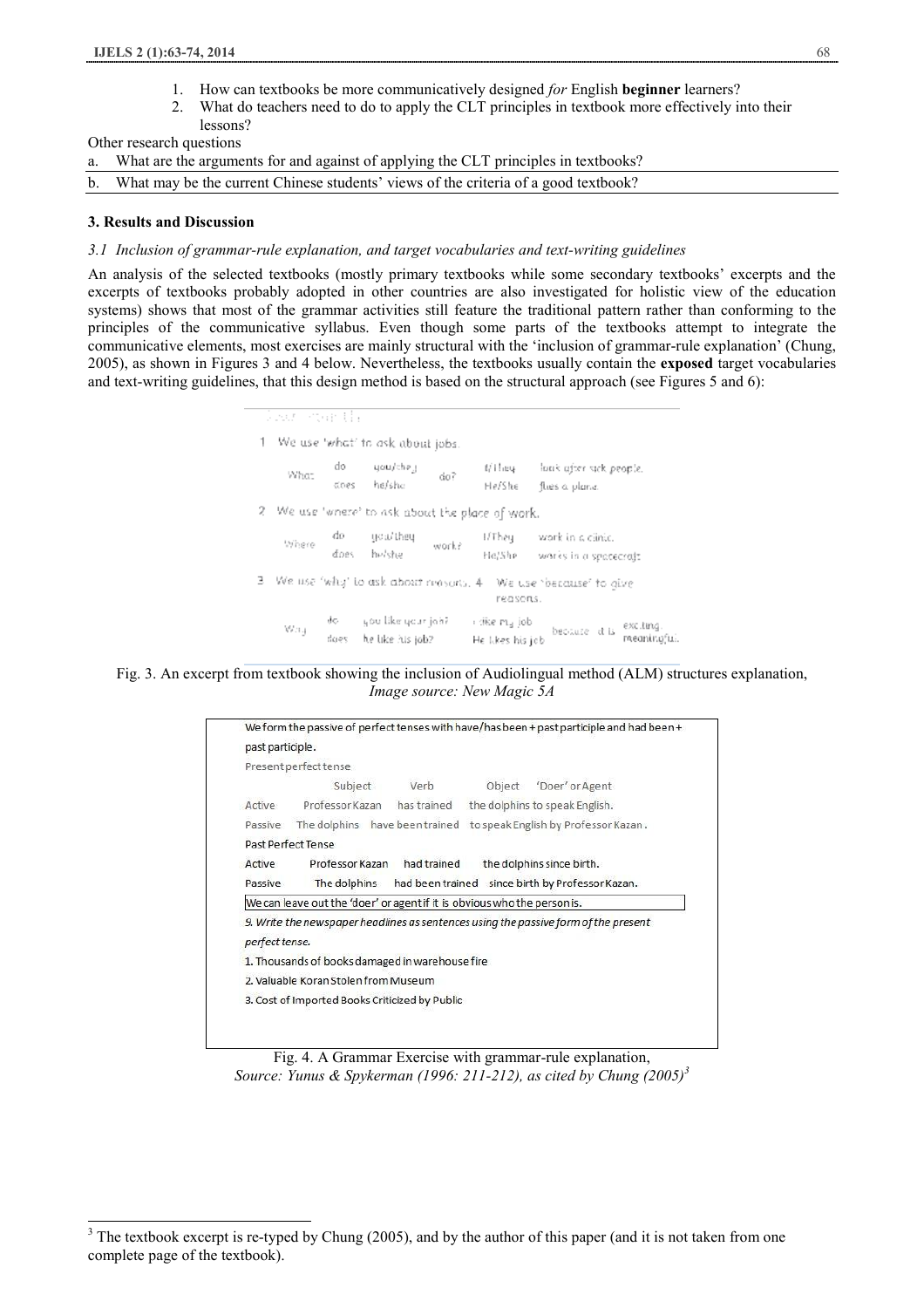

Fig. 5. An excerpt from textbook showing the target vocabularies, *Image source: New Magic 5A* 



Fig. 6. An excerpt from textbook showing the inclusion of target vocabularies and text-writing guidelines, Image source: New Magic 5A

# *3.2 The role of teacher*

In dealing with the principally structural textbook, teachers need to turn the material into communicative tasks. In this process, teachers need to provide pre-teaching material (Chung, 2005):

When students are not able to carry out the activity, a pre-teach stage may precede the communicative activity. Vocabulary terms such as *pulled down, removed and developed* can be introduced prior to the **free communicative activity**.

The need for "pre-communicative activity" was mentioned by Littlewood (1981) that the "pre-communicative" activities such as drills and controlled practice provide the required skills for upcoming activities (Chung, 2005: 46). For example, in an activity of structural-approach-based textbook cited by Ur's (1988), teachers can focus on teaching the past tense and the present tense in the pre-communicative activity (Chung, 2005: 46) (see figure 7). Afterwards, students can then compare the landscapes of the Picture A and Picture B by using the tenses, e.g. students will compose the sentence 'The Island **did not have** the National Park and hotels, and *now* they **exist**'.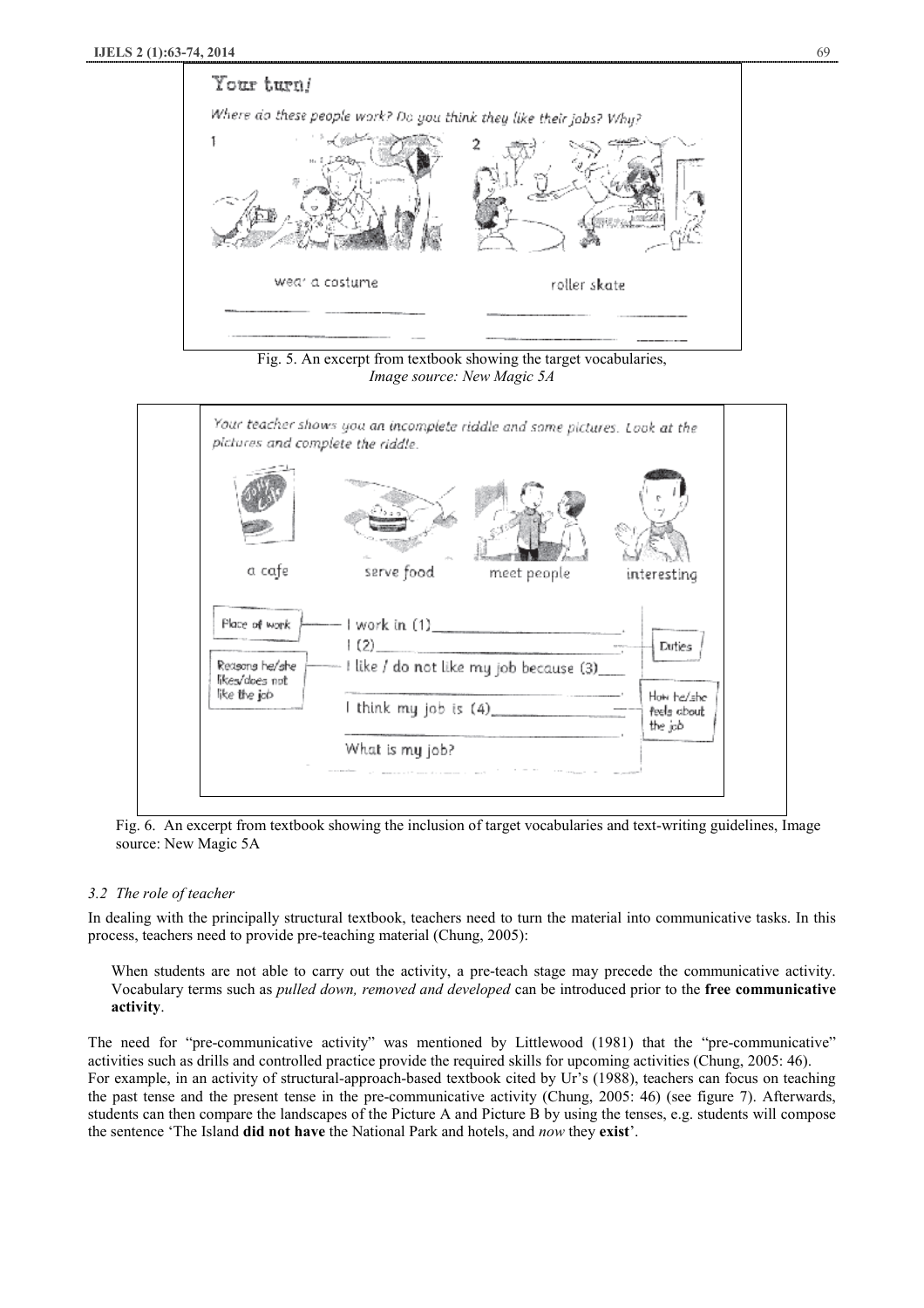

Fig. 7. Spot the changes, *Image source: Ur's (1988)* 

3.2.1 To achieve CLT principles in designing and using textbooks with reference to scholars' advice

I. To balance communicative abilities

"When the communicative syllabus is concerned, **continuity and balance in teaching the four skills** are emphasized" (Chung, 2005: 47).

On one hand, it is admirable for Chang (2000) to highlight the importance of **communicative skills** such as "initiating, sustaining, closing a conversation" (all referred to speaking skills, and listening skills) to enhance communicative competence among Chinese students; on the other hand, we may argue against Chang's view that it overlooks the "importance of reading and writing" (Chung, 2005: 47): reading involves "**real life skills**" (Grant, 1987: 79), with example as in reading for gist, reading for information (*ibid.*); nevertheless, writing may comprise the **text-writing** that writing a formal letter for a job interview **present in the authentic situation**.

Based on the equal importance of the four skills, an activity that balances the learning of the 4 skills should be included in lesson: it is the *Information Gap activity*. In participating into the information gap activity of textbook, one student may have the information that another classmate lacks. In this communicative activity, students have to exchange information through oral practice in order to complete a table, paragraph, or map (e.g. the mind map drawing activity in figure 8 is a part of an information gap activity designed in the CLT textbook).



Fig. 8. Task: Draw a mind map in group activity*, Image source: New Magic 5A* 

#### II. To personalize the textbook

A language **curriculum** is written based on **generalisations** regarding learning and usage (Finocchiaro & Brumfit, 1983, as cited by Chung, 2005). In textbook designing, most designers will generalize the material in order to meet a variety of target learners' requirements, although there should be a need to achieve personalization in some places of textbook, as Cunningsworth (1995) mentioned that the adaptation and personalization of textbooks is necessary so as to address specific students' needs and interests.

Personalization does not mean changing the whole textbook (Chung, 2005). For instance, the following specific and indigenous names in Malaysia have been made in the Malaysian textbook in order to achieve personalization in design of textbook: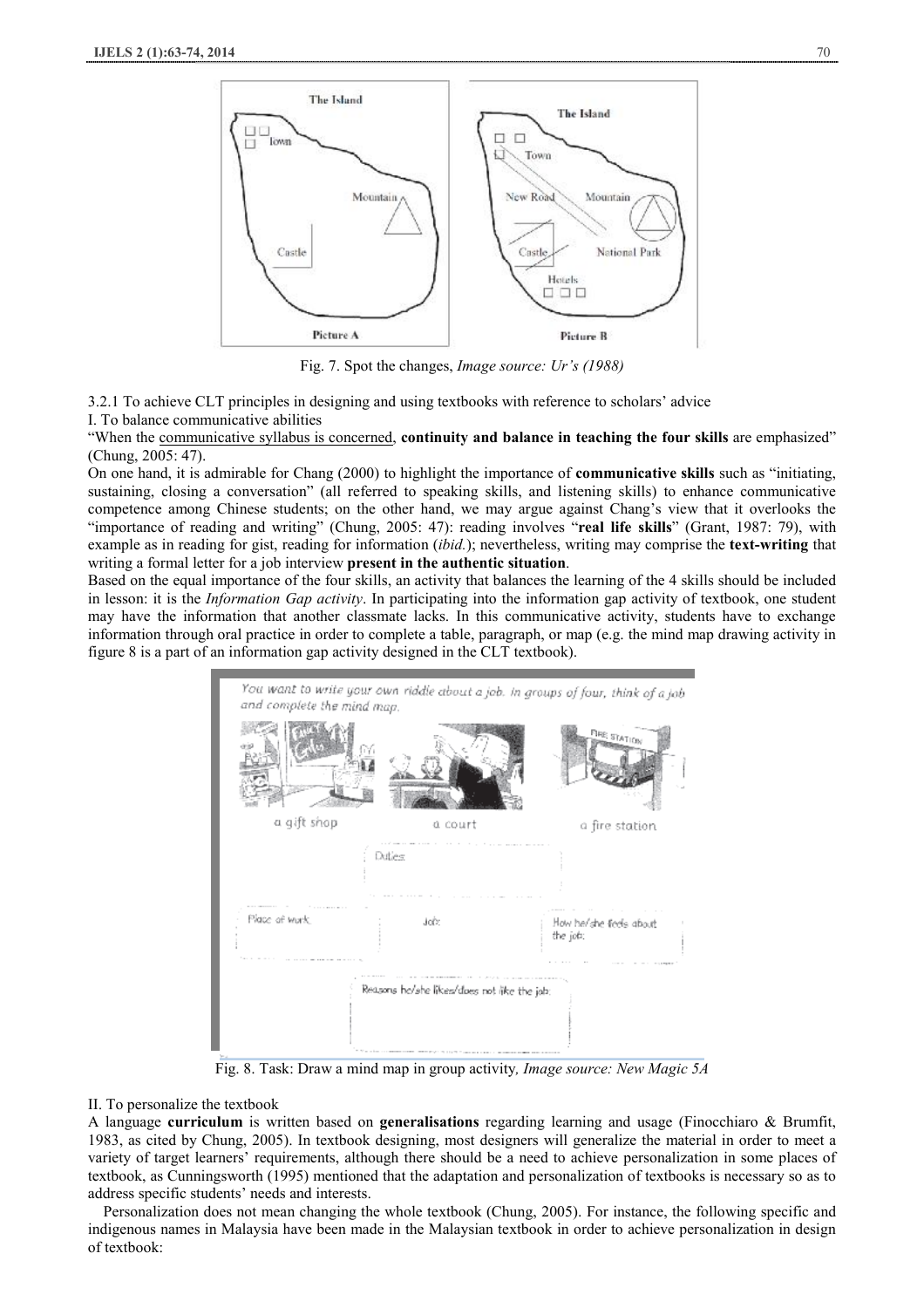The names used in the Malaysian textbook: a. Muthu and Rahim (common Malaysian names) as the names of characters in the role-play b. Pudu railway station as the name of venue c. Intrakota\* bus as the proper name of corporation \* Intrakota is a bus company in Malaysia.

(Yunus & Spykerman, 1996)

"Although these [personalized] features are small, they create a sense of closeness between the students and the tasks" (Chung, 2005).

#### Think and say

Your teacher asks you to tell each other about your parents' jobs, in pairs, discuss with your partner.

- 51 What does your father do?
- S2: He's a/an ... He ...
- S1: Where does he work?
- S2: He works in ...
- 51: Does he like his job? Whu? \$2: He likes/does not like his jnb because ...
- S1: What does your mother do?
- S2: She's a/an ... She ...



**TANK AT REAL** 

Fig. 9. A role-play of textbook that needed to be personalized by teacher to achieve CLT principle, *Image source: New Magic 5A* 

Apart from the responsibility of textbook designers for the personalization, teachers should also be responsible to personalize the generalized contents in textbooks to achieve a communicative activity. For example, see the textbook excerpt in figure 9 above, the textbook can successfully achieve the communicative aim of the syllabus only when teacher cooperatively uses the names of his students instead of the generalized common names (e.g. Peter, Tom, Sally, etc.) It is more interesting by transforming the *S1*, *S2* into the names of partners in the pairs. This learning process can add fun and reduce fears of learning a language (Chung, 2005).

#### III. To adjust the teacher role and textbook use

Even though CLT proposes that teachers should step back and 'make space for the learners' (Spaventa, 1980, as cited by Littlewood, 1992: 98), the thorough lessening of teacher control may not be possible: a variable Control-and-Warmth approach (Borich & Tombari, 1995: 302) may be needed to be adopted, i.e. some classes may employ a High-Control-Low-Warmth stance, whereas others may adopt a Low-Control-High-Warmth stance (Chung, 2005).

The total withdrawal of teacher control may discourage introverted students from participating in class, whereas too much control of teacher and use of textbooks may stifle participation or creativity altogether (see figure 10).



Fig. 10. The news headline and scholar's argument against textbooks, *Image source: The Guardian News* 

And so, teacher needs to make a precise adjustment of teacher role and the shift in focus of textbook use in order to make the activities in lessons more communicative. Specifically when teachers think about in what ways and manner to use communicative activities (adapted from textbook), they are advised to follow the following guidelines: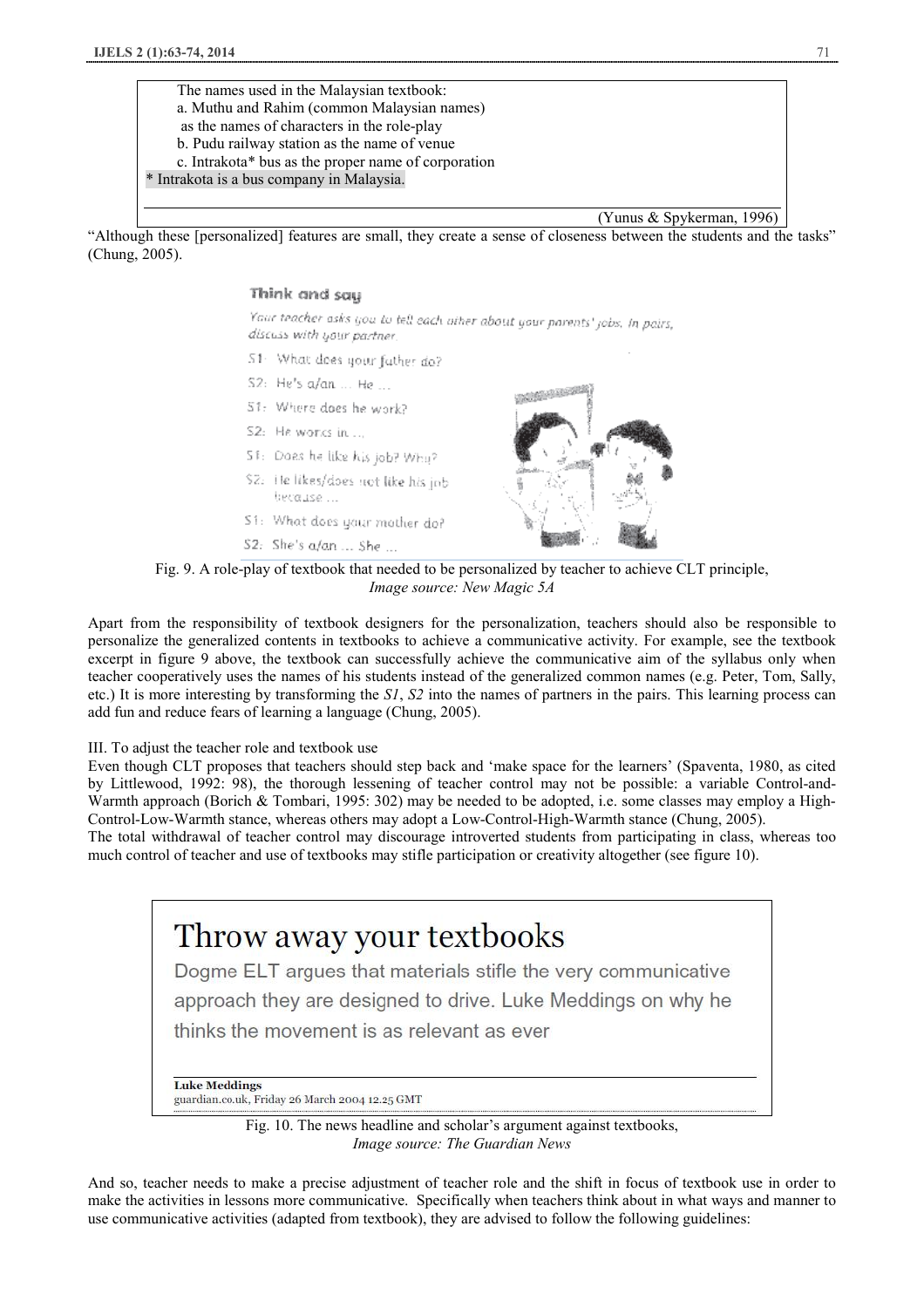- 1. "The activity must be purposeful and meaningful. Students should be given **convincing reasons** for doing the activity, and **they should know** what they will have achieved upon completion of the activity.
- 2. The activity must be authentic. The items taught in the activity must suit students' ages, habits, and environment. Students must be able to use the items for academic and non-academic purposes.
- 3. Teachers should feel free to adapt textbook activities.
- 4. Mechanical drills should not be the only activity in pair or group work.
- 5. A diversity of activities is needed."

(Cited in Yang and Cheung, 2003)

In above guidelines, point 3 reads that "Teachers should feel free to adapt textbook activities", and in point 4, it is stated that the "drills should not be the only activity" in group or pair activities. In using textbook, it is recommended to modify the activity given by the textbook designer. For example, based on the activity in Fig. 11, teacher can use additional games: teacher plays some interactive videos about different jobs, students are asked by teacher to describe the jobs in third-person way after the video, and the riddle format provided by the textbook can be a reference for students during the verbal description.



Fig. 11. Complete the riddle, *Image source: New Magic 5A* 

Furthermore, teachers have to adjust some procedures of a game set in textbook if there is a game activity. For example, to deal with the set game in the textbook excerpt in figure 12, teachers can first divide the whole class into several groups; students are told to write their own riddles by groups and group mates need to elect a representative to present the finished riddles; the audience will guess the riddles. And so teachers turn the originally structural game into the communicative game because the above procedures replace the traditional chalk-and-talk manner that teacher always ordered students to do it quietly in lesson, or as individual homework.

## Job riddles



Fig. 12. Job riddles as games, *Image source: New Magic 5A*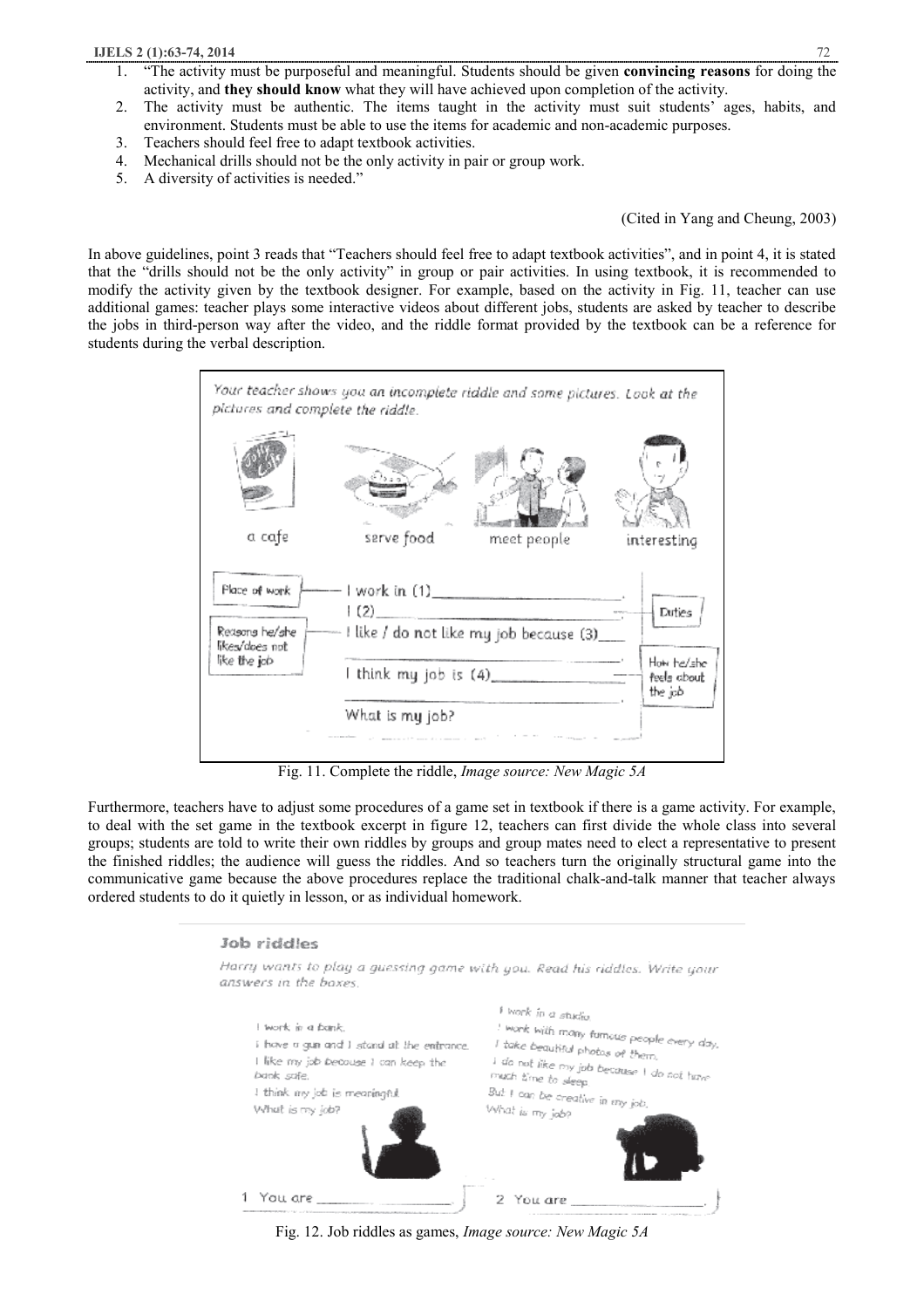#### **4. Conclusion**

This article has examined a number of selected textbooks mainly employed in Hong Kong and Malaysia, perhaps also in other places. A great deal of evidence shown in the textbooks excerpts has confirmed that the implementation of CLT in Malaysian, Hong Kong, and educational contexts of other regions or areas has limited influence on the teaching of grammar in textbook. This paper hence provided three communicative methods derived from the rationales for teaching using CLT approach to modify the activities in current textbooks which still retain structural teaching style; nonetheless we should note that the methods will only be effective on the condition that teachers possess the professional knowledge of incorporating CLT principles in their lessons.

#### **Acknowledgements**

My thanks to Dr Pretor Fok W. K. (having been the lecture in the School of Education and Languages, the Open University of Hong Kong; now the College Lecturer of the University of Hong Kong) for having provided me valuable comments on this paper.

#### **References**

Arnold, W. (2008). "What do you do?". *New Magic 5A.* Oxford University Press (China) Ltd, unit 1.

Bachman, L. (1990). *Fundamental considerations in language testing*. Oxford: Oxford University Press.

Borich, G. D. & Tombari, M. C. (1995). *Educational psychology: A contemporary approach*. New York: Harper Collins College, p. 302.

Canale, M. & Swain, M. (1980). "Theoretical bases of communicative approaches to second language teaching and testing". *Applied Linguistics* (1): 1–47.

Curriculum Development Council. (2004). English language education key learning area: English language curriculum guide (primary 1-6). Curriculum Development Council, pp. 211-212.

Chang, S.-J. (2000). "No more English-savvy dummies or fluent fools: A communicative approach of teaching English conversation". *English Teaching and Learning*, *25*(1), 40-59.

Chung, S. F. (2005). "A communicative approach to teaching grammar: theory and practice". *The English Teacher Vol. XXXIV*, 33-50. National Taiwan University.

Cunningsworth, A. (1995). *Choosing your coursebook*. Oxford: Heinemann.

Finocchiaro, M. & Brumfit, C. (1983). *The functional-notional approach: From theory to practice*. New York: Oxford University Press.

Grant, N. (1987). *Making the most of your textbook*. New York: Longman, p. 79.

Howatt, A. P. R. (1984). *A history of English language teaching.* Oxford: Oxford University Press.

Hymes, D. H. (1971). "On communicative competence". In: J. Pride & J. Holmes (Eds.), *Sociolinguistics* (pp. 269-293). Baltimore: Penguin.

Jacobs, G. M. (in preparation). *Making games cooperative*.

Johnson, D. W., Johnson, R. T. & Stanne, M. B. (2000). *Cooperative learning methods: A meta-analysis*. Cooperative Learning Center, University of Minnesota. Retrieved February 12, 2006, from http://www.co-operation.org/pages/clmethods.html.

Krashen, S.D. (1985). The input hypothesis: Issues and implications. New York: Longman.

Lee, W. R. (1979). *Language teaching games and contests*. Oxford: Oxford University Press.

Leung, C. (2005). "Convivial communication: recontextualizing communicative competence". *International Journal of Applied Linguistics, 15*(2): 119–144.

Littlewood, W. (1981). *Communicative language teaching*. Cambridge: Cambridge University Press.

Littlewood, W. (1992). Teaching oral communication: A methodological framework. Oxford: Blackwell, p. 98.

Long, M. H. (1981). "Input, interaction, and second language acquisition". In: H. Winitz (Ed.), *Native language and foreign language acquisition* (Vol. 379, pp. 259-278). New York: Annals of the New York Academy of Sciences.

Maley, A. (1986). "Xanadu- 'A miracle of rare device': The teaching of English in China". In: J. M. Valdes (Ed.), *Cultural bound: Bridging the cultural gap in language teaching*. Cambridge: Cambridge University Press, p. 104.

Mauer, J. (1997, September). "Presentation, practice, production in the EFL classroom". *The Language Teacher, 21*(9).